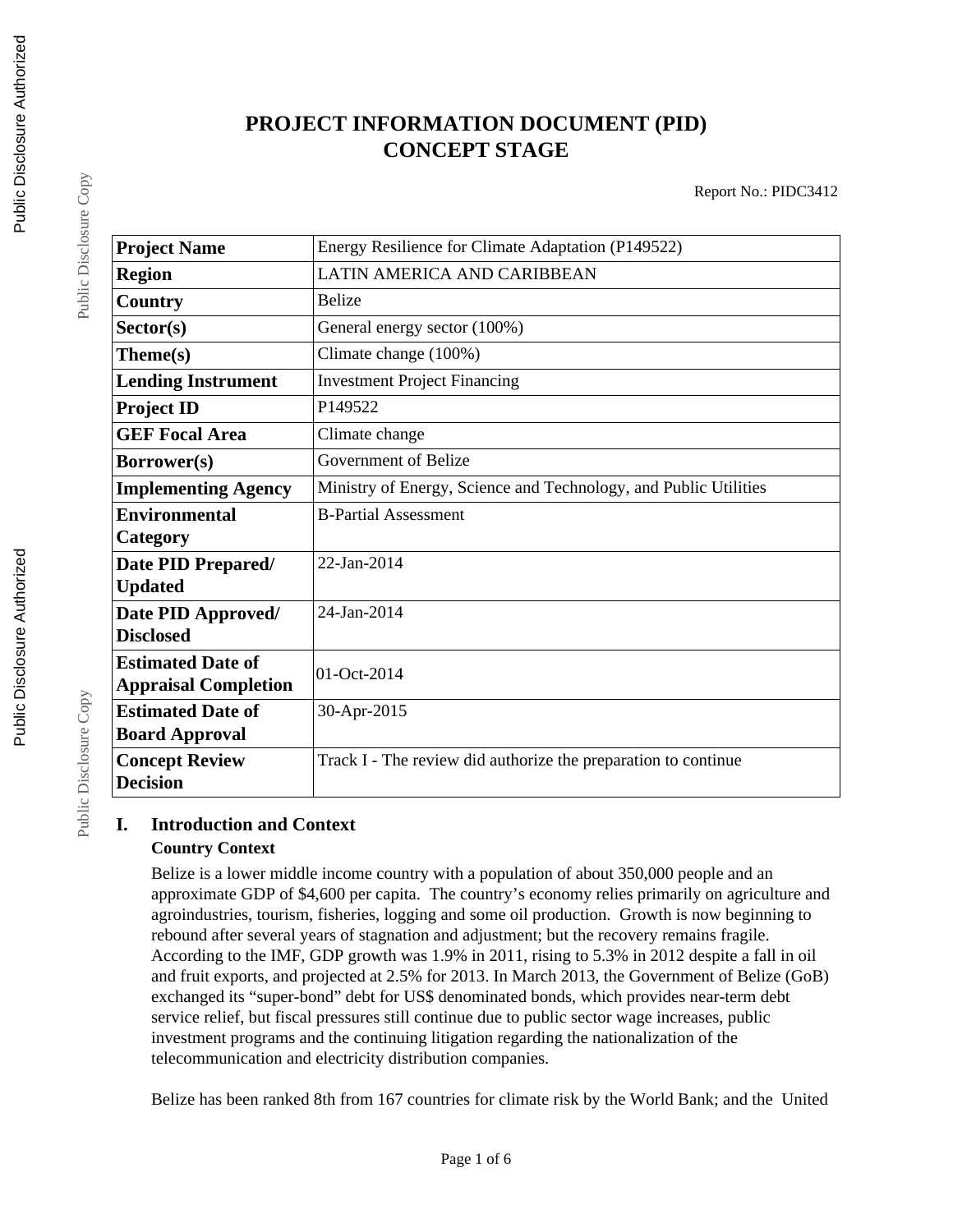Nations Framework Convention on Climate Change (UNFCCC) has identified that the country is among the most vulnerable to the adverse impacts of climate change (GOB, 2002). Its economy and people's wellbeing are already bearing the cost of past catastrophes, and is vulnerable to what are likely to become more frequent and intense adverse weather related events in the future. Hurricane Keith in 2000 caused damage exceeding 45 percent of GDP, while Hurricane Iris in 2001 submerged Belize City in storm surges that resulted in damages estimated at 25 percent of GDP. Tropical Storm Arthur in 2008 also caused extensive damage to critical infrastructure as well as the agriculture sector . In fact, recovering from many of these past losses has contributed to the GoB's fiscal woes, where the debt-to-GDP ratio still remains at a concerning 80 percent; and the fiscal situation has constrained the GoB's ability to make necessary investments to enhance the country's resilience.

Reversing this trend and incorporating the latest cutting edge techniques and approaches to climate resilience will be essential in order to maintain Belize's fragile economic recovery; and better withstand and recover from the future extreme weather conditions that are likely to be exacerbated by climate change effects. With 55 percent of the population recognized in the World Bank's Country Partnership Strategy (CPS) as being either poor or susceptible to falling into poverty, climate change is sure to further test the resilience of Belize in the future.

#### **Sectoral and Institutional Context**

Underinvestment in new infrastructure and maintenance of existing assets (including upgrading) are key constraints to achieving sustained growth in Belize, and it also increases the vulnerability to natural disasters. Investments in energy are also important, especially electricity infrastructure, in order to ensure adequate power supply that can be reliably transported through resilient transmission and distribution systems.

Belize's energy system has a total domestic installed power generation capacity of 97 MW, with additional capacity of up to 50 MW available from Mexico. 55.5 MW of total domestic capacity is hydro-based and 13 MW (representing 12% of the total electricity consumed) come from combustion of sugar cane bagasse (biomass), which has off-setting seasonality with hydropower availability and partly addresses reliability concerns due to drought conditions and changing rainfall patterns . The peak electricity demand is about 80 megawatts (MW) with power consumption growing at an average of over five percent per year. Imported Mexican electricity costs 22 US cents/kWh compared with about 11 US cents/kWh for available domestic hydro and biomass based supply.

Due to climate change, Belize is beginning to experience adverse changes in rainfall patterns; increasing and volatile temperatures; more intense hurricanes; and potential for coastal flooding from storm surges and rising sea-levels - key factors that expose vulnerabilities in the energy sector making adaptation an imperative. Among others, studies for Belize predict a concerning 3.5°C increase in average temperatures over 2010-2100, which is above the global average. Also, both frequency and duration of Atlantic hurricanes display statistically significant increasing trends and there has been an almost doubling of the category 4 and 5 hurricanes during recent periods. These climate trends can have direct impacts on demand for electricity, power generation, ageing infrastructure, and the dependence on imported electricity and fossil fuels. Other studies suggest that the intensity of recurrent rainfall anomalies from the effects of El Niño and La Niña will increase and it will probably occur more frequently due to the effect of climate change . These impacts could cause the hydropower technologies to compete for the same scarcer water resources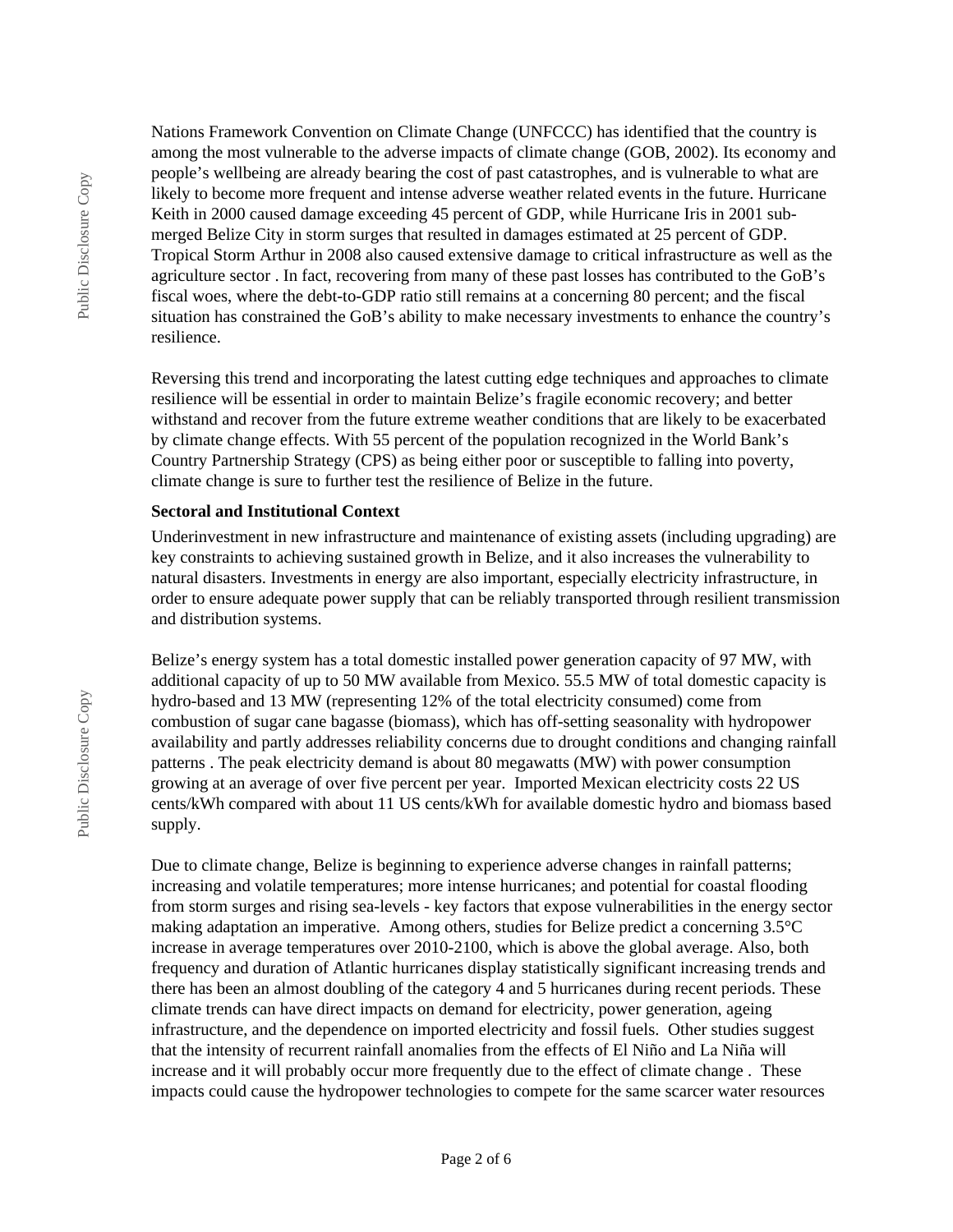as other sectors such as agriculture. Rising temperatures, on the other hand, could drive up energy demand for greater utilization of refrigerators and air conditioning. Extreme weather conditions can also affect energy infrastructure such as power transmission and distribution systems and generation facilities, causing major electricity supply disruptions.

Energy resilience needs to be addressed across the entire energy value chain, including resource endowment, design and operations, transmission and distribution, and energy demand. Examples of climate change adaptation measures include enhanced designs to provide physical protection such as strengthening transmission lines, constructing subterranean distribution networks, or the installation of retractable wind turbines. Other approaches could be to site key infrastructure in safer areas when feasible, or to adapt hydropower operation and maintenance for example, to new river flow and water resource patterns. Another approach to climate change adaptation is sharing of risks and costs of potential climate impacts. This could include financial instruments such as derivatives or insurance to spread costs and risks, as Belize has attempted to do by participation in regional or the diversification of generation resources.

The GoB is refocusing its efforts to strengthen its institutional capacity and invest in the energy sector. It recently established the Ministry of Energy, Science and Technology, and Public Utilities (MESTPU), stressing the need for more focused energy sector development oversight . In 2012, MESTPU issued the National Energy Plan (NEP), which establishes ambitious goals for sector development that include: a) manage demand through improvements in the efficiency of energy utilization and conservation, b) reduce the dependence on imported fuels, c) increase the utilization of biomass and waste for energy production, d) eventually transform country towards a net electricity exporter, and e) strengthen the institutional capacity of MESTPU to carry out the mandate to reform the energy sector. Additional legislation has been issued to address disaster disk management (DRM), regulation of building standards, and management of the environment and coastal areas, to name a few. Institutionally, the Public Utilities Commission (PUC) and BEL are expected to play a key role in implementing the reforms set out in the NEP.

In spite of the efforts resulting in these new policy measures to strengthen climate resilience and risk management, challenges remain due to lack of effective coordination and limited domestic capacity. Similarly, accurately identifying climate change adaptation needs and developing robust solutions requires adequate and reliable information, and sufficient domestic implementation capacity, both of which require strengthening in Belize. As with most climate related decision making, the available data is inadequate or unreliable to make well-informed, risk-based decisions. Further challenging existing efforts is the limited domestic capacity across the GoB and other stakeholders, including with MESTPU.

Despite these constraints, the increasing importance of mainstreaming climate adaptation action led the GoB to seek a more comprehensive approach for addressing some of these challenges. The GoB recently presented a National Climate Resilience Investment Plan (NCRIP) to the Climate Investment Funds (CIFs), which primarily focuses on "roads, public transport, critical public buildings (for instance health/ storm shelters) and drainage". Given the critical strategic importance of infrastructure resilience to impacts of climate change, the World Bank supported this initiative preparing the \$30 million IBRD funded Climate Resilient Infrastructure Project (CRIP) in 2013, which primarily focuses on the key areas of road rehabilitation, flood mitigation and drainage. The proposed Energy Resilience for Climate Adaptation Project is an important opportunity for better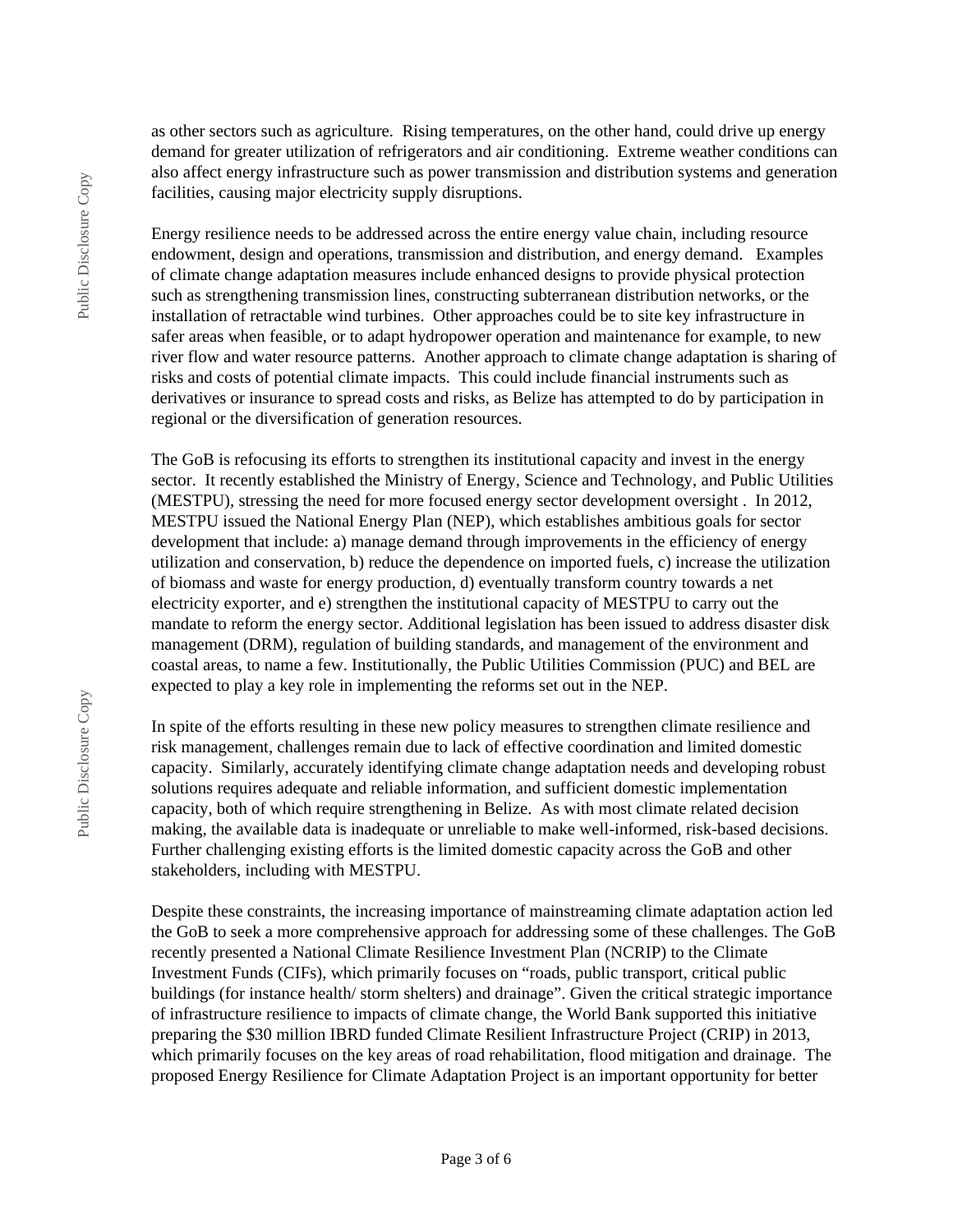integrating critical energy sector considerations within the NCRIP to provide a more comprehensive approach to addressing climate resilience and adaptation. **Relationship to CAS**

The proposed Energy Resilience for Climate Adaptation Project is fully consistent with the World Bank's Country Partnership Strategy (CPS) for Belize covering FY2012-2015; is in line with the GoB's national development objectives and plans; and supports global development objectives for climate resilience and adaptation. It is designed to assist GoB's efforts to adopt a sustainable natural resource based economic model that promotes growth while reducing its vulnerabilities to impacts of climate change and natural hazards. More specifically, the CPS calls for helping mainstream policies, strengthen institutional capacity, and support investments - all related to climate change and resiliency. It is also consistent with global climate change goals for adaptation, which aim to "reduce the impacts of climate change that is happening now and increase resilience to future impacts" (UNFCCC) and for which the Special Climate change Fund (SCCF) was established. It supports "long-term and short-term" "adaptation and technology transfer" activities in developing countries.

### **II. Proposed Development Objective(s)**

#### **Proposed Global Environmental Objective(s) (From PCN)**

15. The development objective of the proposed Energy Resilience for Climate Adaptation Project is to enhance resilience of the energy system to adverse weather and climate change impacts.

16. The proposed will be designed to complement the Climate Resilient Infrastructure Project (CRIP) that is being financed in parallel by the World Bank, and help reinforce the inclusion of energy resilience as a key adaptation focus in the comprehensive National Climate Resilient Investment Plan (NCRIP).

#### **Key Results (From PCN)**

B. Key Results

- Incorporation of climate resiliency in planning of energy infrastructure and systems - Introduction of methodologies and techniques for adaptation of energy systems to climate

change

- Risk-based prioritization of investment selection in consideration of natural hazards and climate impact

Strengthened domestic institutional capacity to identify and manage climate risk

### **III. Preliminary Description**

#### **Concept Description**

Component 1: Mechanisms for Adaptation Planning and Capacity Building (\$2.5 million from SCCF, \$1.5 million GoB). It is paramount to analyze in detail and confirm the vulnerabilities and adaptation challenges that are specific to the energy sector in Belize including its cross-sectoral linkages; and develop a risk management approach to allow for identification, quantification and prioritization of climate change adaptation interventions and investments. This will provide the GoB with the tools to systematically and iteratively evaluate climate risks, and make informed, riskbased decisions regarding adaptation interventions, and build in-house capabilities at MESTPU and other related agencies to better model and project future impacts of climate change.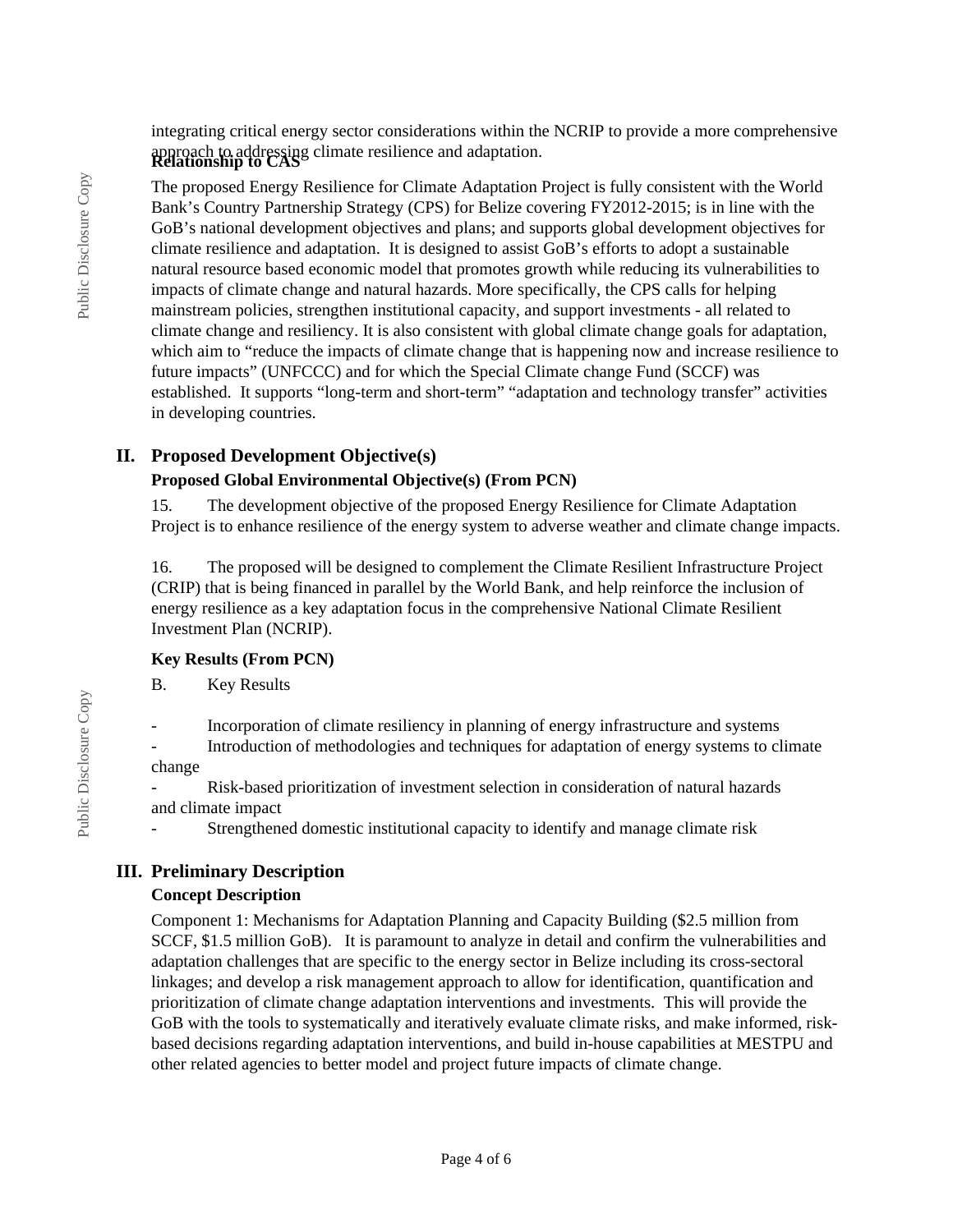Component 2: Development and implementation of a comprehensive set of measures to demonstrate increase in the resilience of the energy sector (\$7 million from SCCF, \$3 million estimated from sources to be determined). A comprehensive resilience program developed around the demonstration of the following three key pillars, which will transfer knowledge and develop experience that can be further replicated:

a. Planning and policy for implementation of energy resilient action. It will be important to create sufficient incentives, introduce necessary regulatory requirements and enhance the environment for making investments and taking actions to improve the resilience of the energy system. Some examples include: (a) incentives for greater penetration and integration of alternate sources of energy, b) introduction of standards and codes, c) adapted planning and design, and d) a bio-energy policy.

b. Demonstration of design/engineering techniques and investments to strengthen resilience of the energy system. Selected small-scale investments and priority interventions will introduce cutting-edge designs and techniques to enhance resilience with minimal or no safeguards risks.

c. Strengthening implementation capacity for response and recovery. Steps will be taken to ensure vital multi-sector emergency services (such as the availability of electricity for key hospital and medical installations, or for operating pumps to relieve flooding). The other area of focus will be to ensure there is adequate knowledge and capacity for rapid recovery and restoration of energy services when damage is sustained (such as developing redundancies, including emergency procedures, or sufficient rapid-response capabilities).

Component 3: Project Implementation Support and Dissemination for Knowledge Sharing (\$0.5 million from SCCF, \$0.3 million from GoB). The component will provide incremental support to the MESTPU designated staff that are overseeing the project, with additional technical, fiduciary, safeguards, and project management capacity for successful implementation. It will also assist with the wider dissemination and sharing of experience and lessons learned with stakeholders in regional countries facing similar circumstances to Belize.

Considering the limited consideration of climate change adaptation needs in the energy sector in existing projects, the demonstrative nature of the proposed Energy Resilience for Climate Adaptation Project in Belize will serve as a pilot operation providing useful learning and lessons for replication in other countries that face similar circumstances as Belize. It is expected to be a first in a series of potential future operations in the Caribbean region to address energy resilience within an overall framework for DRM.

#### **IV. Safeguard Policies that might apply**

| <b>Safeguard Policies Triggered by the Project</b> |   | N <sub>0</sub> | <b>TBD</b> |
|----------------------------------------------------|---|----------------|------------|
| Environmental Assessment OP/BP 4.01                | X |                |            |
| Natural Habitats OP/BP 4.04                        |   | x              |            |
| Forests OP/BP 4.36                                 |   | X              |            |
| Pest Management OP 4.09                            |   | X              |            |
| Physical Cultural Resources OP/BP 4.11             | X |                |            |
| Indigenous Peoples OP/BP 4.10                      |   |                | x          |
| Involuntary Resettlement OP/BP 4.12                |   | X              |            |
| Safety of Dams OP/BP 4.37                          |   |                |            |